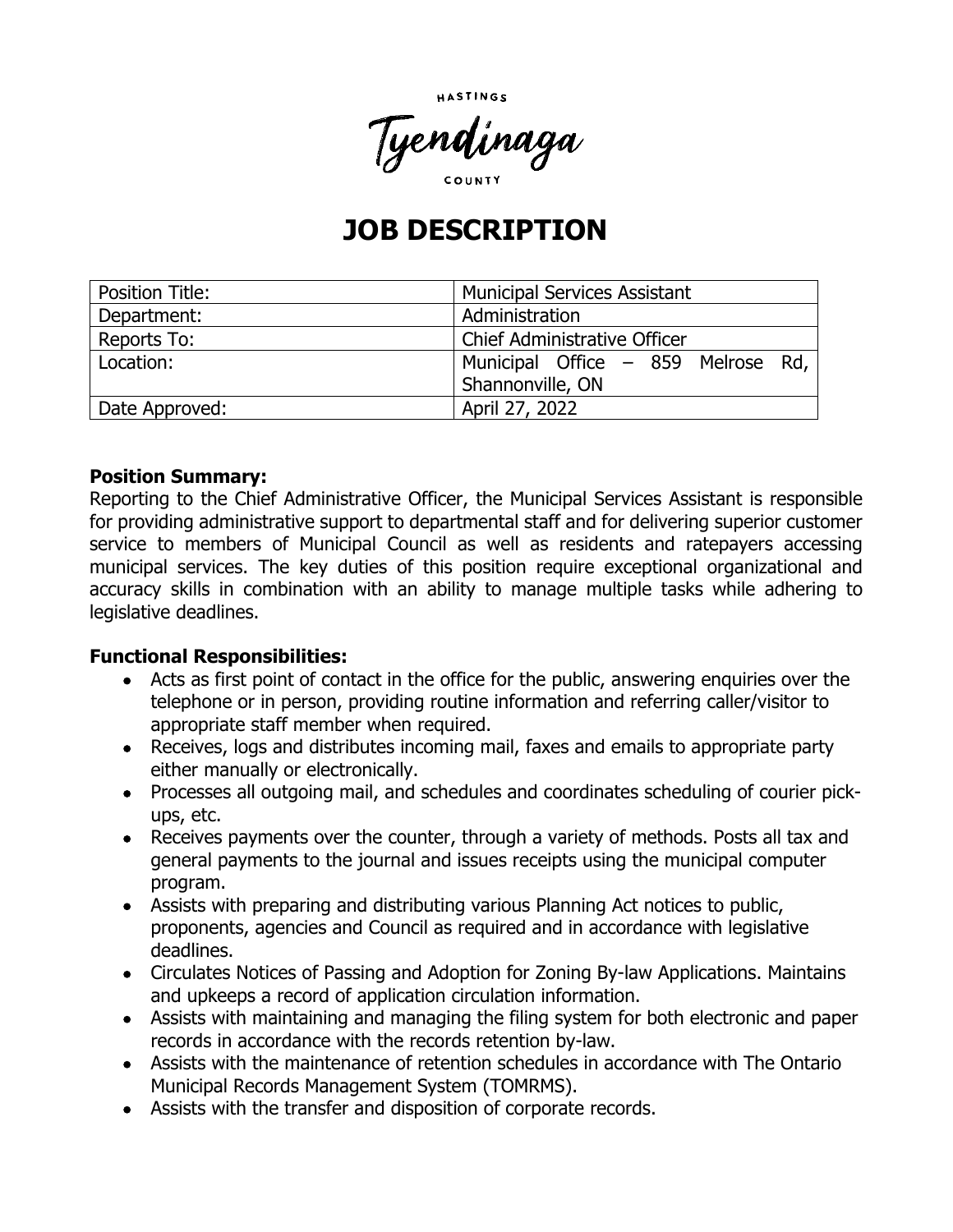- Undertakes ongoing projects related to the upkeep of the corporate records inventory.
- Performs all administrative support services which includes but not limited to the production of all forms, correspondence, reports, statements and presentation materials on behalf of the CAO.
- Provides backup support to the Township for website and social media.
- Responsible for ensuring all documents published are AODA compliant.
- Assists in data collection for annual reporting.
- Acts as the alternate Scribe on the Emergency Control Group.
- Registers CAO, Leadership Team and Council for conferences and seminars and arranges accommodation and travel and tracks information as required.
- Co-ordinates WSIB/Certificates of Insurance for the CAO and provides guidance to other Municipal staff on this process.
- Conducts general research to support municipal projects and initiatives.
- Provides support corporate wide for municipal projects with respect to corporate and department initiatives and goals.
- Provides administrative support in preparation of corporate and community events and programs.
- Schedule, monitor, and confirm appointments and meetings for the CAO.

## **Qualifications**

#### **Education and Training**

- Completion of post-secondary education in Business Administration, Finance or related field.
- A minimum of 2 (two) years of administrative experience involving contact with the public and senior management.
- Completion of Municipal Administration Program (MAP) and from the Association of Municipal Clerks and Treasurers of Ontario (AMCTO) considered an asset.

#### **Knowledge**

• Working knowledge of the Municipal Act and the Municipal Freedom of Information and Protection of Privacy Act is an asset.

## **Skills and Competencies**

- Knowledge of computer applications and software (Microsoft Office Suite, Adobe, MuniSoft, LaserFiche).
- Excellent interpersonal and communication skills with the ability to interact effectively and courteously with all levels of staff and contacts in a customer service-excellence environment.
- Strong organizational skills, attention to detail and ability to multi-task.
- Demonstrated knowledge of administrative processes and office equipment.

## **Effort, Physical Demands and Working Conditions**